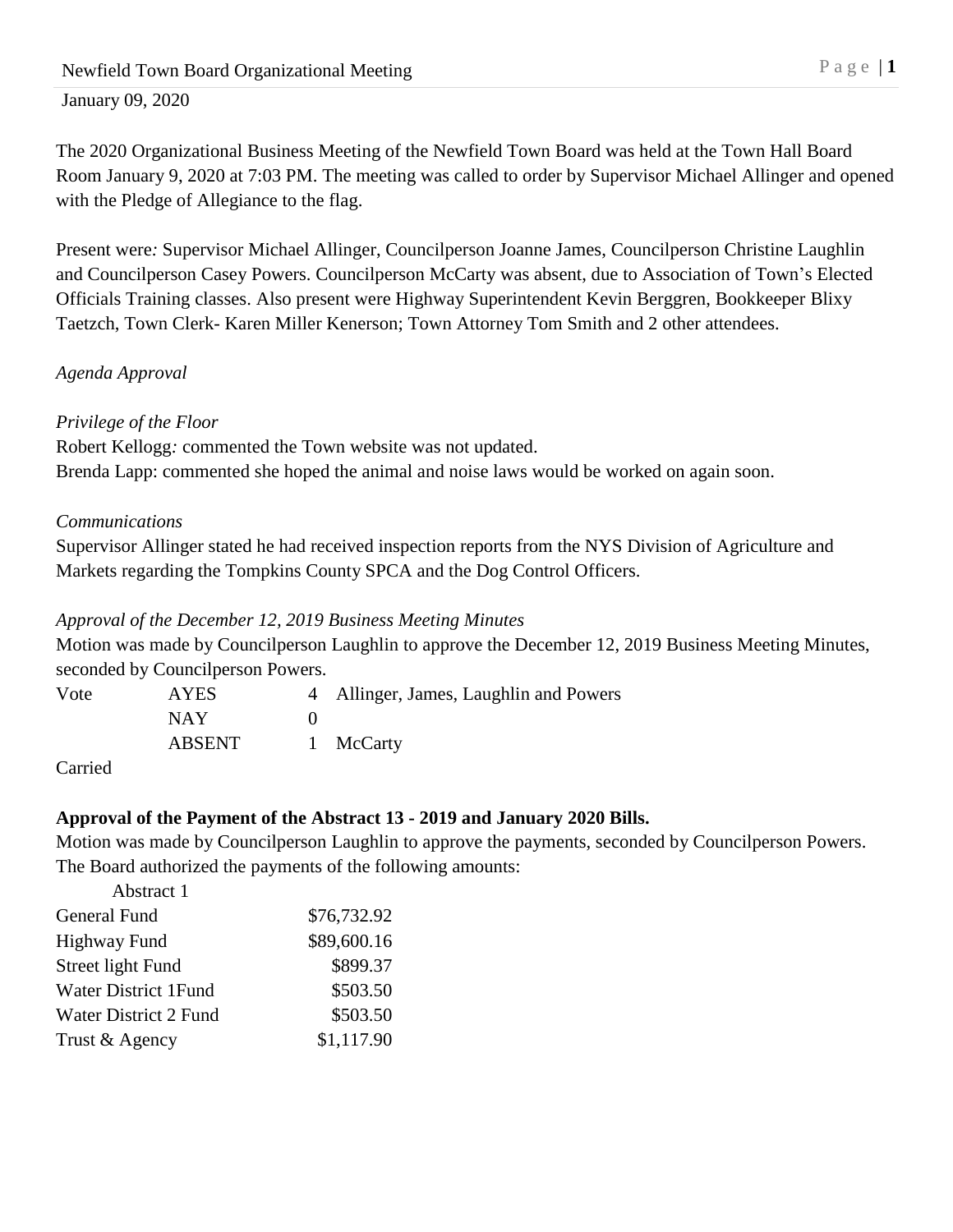| Abstract 13              |            |
|--------------------------|------------|
| General Fund             | \$6,609.46 |
| <b>Recreation Fund</b>   | \$2,187.91 |
| <b>Highway Fund</b>      | \$14,87047 |
| Sewer Fund               | \$2,757.18 |
| Water District 1 Fund    | \$2,282.77 |
| Water District 2 Fund    | \$1,823.09 |
| <b>Lighting District</b> | \$156.26   |
| Trust & Agency Fund      | \$483.52   |
|                          |            |

Vouchers were audited by Councilpersons Laughlin and Powers

| Vote               | <b>AYES</b> | 4 Allinger, James, Laughlin and Powers |
|--------------------|-------------|----------------------------------------|
|                    | <b>NAY</b>  |                                        |
|                    | ABSENT      | 1 McCarty                              |
| C <sub>omiol</sub> |             |                                        |

Carried

### *Reports*

*Highway Department:* Highway Superintendent Berggren reported the Department had been busy plowing, hauling in materials and ditch work on Blovsky Hill Road. More salt has been ordered. The Army Corp of Engineers had inspected Jackson Hollow, Bower and Fish Roads, all are in compliance. Superintendent Berggren reported 2 trucks were having mechanical issues, but the government issue trucks were holding up well! Superintendent Berggren also reported the department purchased a hydro seeder from the government surplus program. Superintendent Berggren then asked for Board approval to order a Ford F350 pickup truck. The Department has been short a truck for general use.

Motion was made by Councilperson James to approve the Highway Department to purchase a Ford F350 truck through government bid not to exceed \$36,000, seconded by Councilperson Powers.

| Vote | <b>AYES</b> | 4 Allinger, James, Laughlin and Powers |
|------|-------------|----------------------------------------|
|      | <b>NAY</b>  |                                        |
|      | ABSENT      | 1 McCarty                              |

Carried

It was further discussed with a pickup fleet of three trucks would rotate for sale every 2-4 years.

*Water/Sewer Department*: Supervisor Berggren reported there were technical issues with the meter reading equipment. The meter reading program will need to be updated; a company representative will be meeting with the Town in January. Supervisor Berggren reported maintenance is being done in the pump houses. No report on the sewer study, and the Bank Street Sewer pump continues to have alarm issues.

*Recreation*: Recreation Director Austin Kuczek's report was read by Supervisor Allinger: Summer camp is in the early stages of planning. Adult basketball rules have been changed in order for it to run smoothly, youth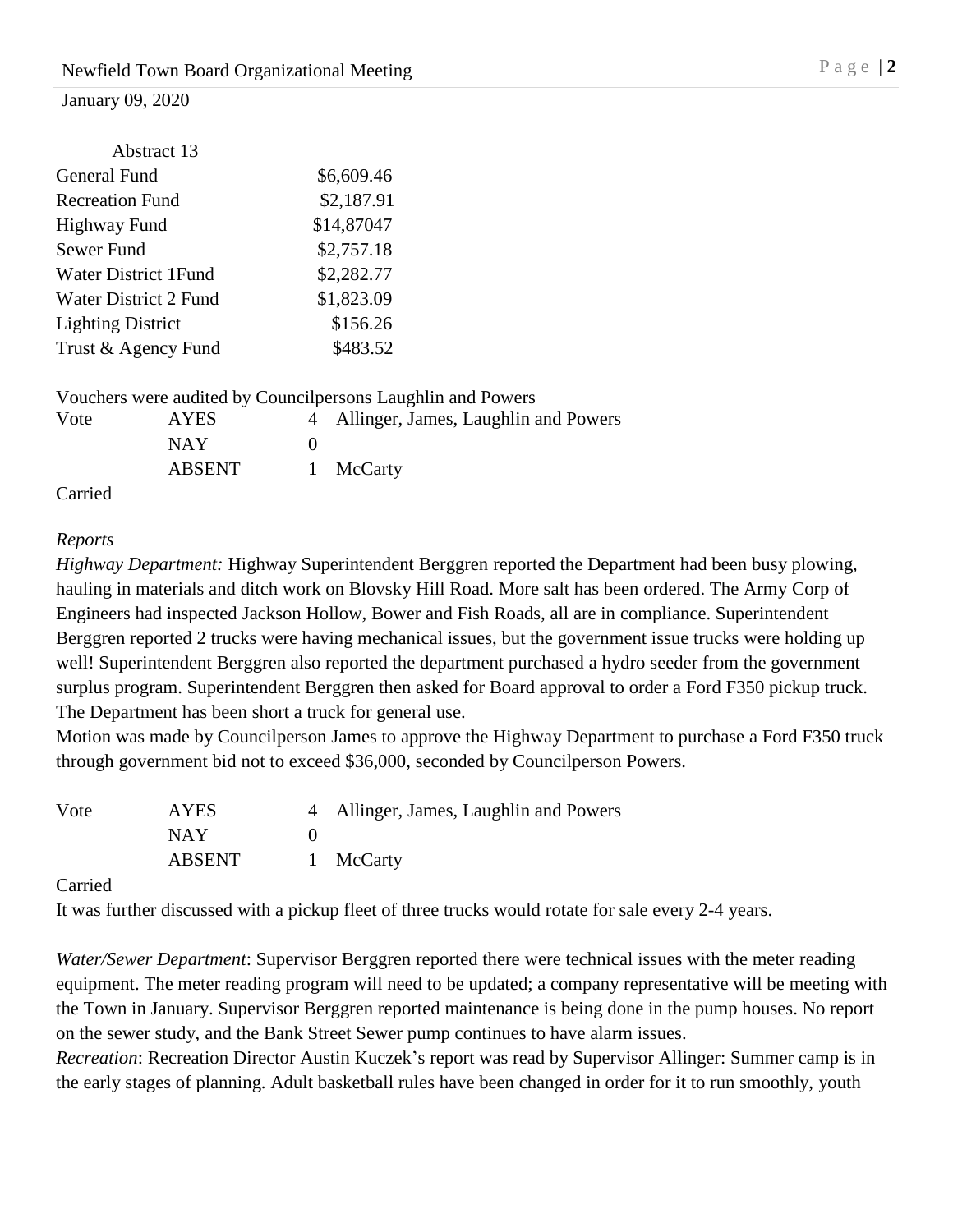basketball updates, actively planning fundraising events and the Ski and Ride club is underway with the leadership of Craig Rowbotham and Ed Sawester.

### *Code Enforcement:* Code Officer Alan Teeter was absent

*Planning Board:* Planning Board Chair Leo Tidd provided the following report to the Board Members along with a draft of the Subdivision Control Regulations for review.

Subdivision Law**-** Following up on our 11/6/2019 meeting where subdivision review concepts were discussed in general, we have fleshed out a Draft law for review and consideration by the Town Board (attached). The draft law includes a proposed applicability threshold of subdivisions of five lots or greater, indicating the intention of the law to apply to larger subdivisions and minimize administrative burden and the number of subdivisions actually requiring review. We would be happy to have a follow-up meeting to go over comments on this at an appropriate time. We do recommend some legal review/involvement in checking and refining the language. Huge kudos to Jim on spearheading this effort.

Newfield Hamlet Revitalization Plan**-** We are working through the details of the NY Main St. Program Technical Assistance Grant and the specific supporting data needed for the application. We are also in coordination with grant consultants that can potentially help us with the materials and are requesting quotes from a couple of them. We also applied for help from Tompkins County Planning, but have not yet heard back if our project idea was accepted. In the meantime, there is a ton of work we can do to get ready that is independent of any outside assistance.

A specific work focus area we want to make a decision on at our next meeting is defining the "target area" for the revitalization plan at a parcel by parcel level (focusing on properties exhibiting distress/maintenance issues). Planning Board Vacancy- Jim got some press coverage of this opening, but so far we have not received any applications. We will invite the Newfield News to our next meeting specifically to see if we can get a planning board-related story that would help generate interest. Flyers will be available at Town Hall.

Karen- have you been able to do an official posting of the opening and application form to the Newfield Facebook group?

# Site Plan reviews- none currently

*Supervisors Report:* Supervisor Allinger reported he had met with Seth Marks from Tompkins County Recycling, regarding the recycling shed placement on the edge of the upper parking lot. The AIM payment has been received of \$26,107.00. NYSDOT responded regarding the signage pertaining to the roundabout, and feels the signage is adequate. Supervisor Allinger reported Highway Superintendent is a member of the Tompkins County Council of Transportation and that he is a member of the Policy Committee for the Transportation Council and that he will be attending it's meeting on January 21<sup>st</sup>. Supervisor Allinger also reported Tompkins County Youth Services is looking for Representation from the Town of Newfield. Supervisor Allinger stated the Town would be migrating to Office 365 on February 3, 2020. Supervisor Allinger closed that he had reported streetlight outages on Main Street.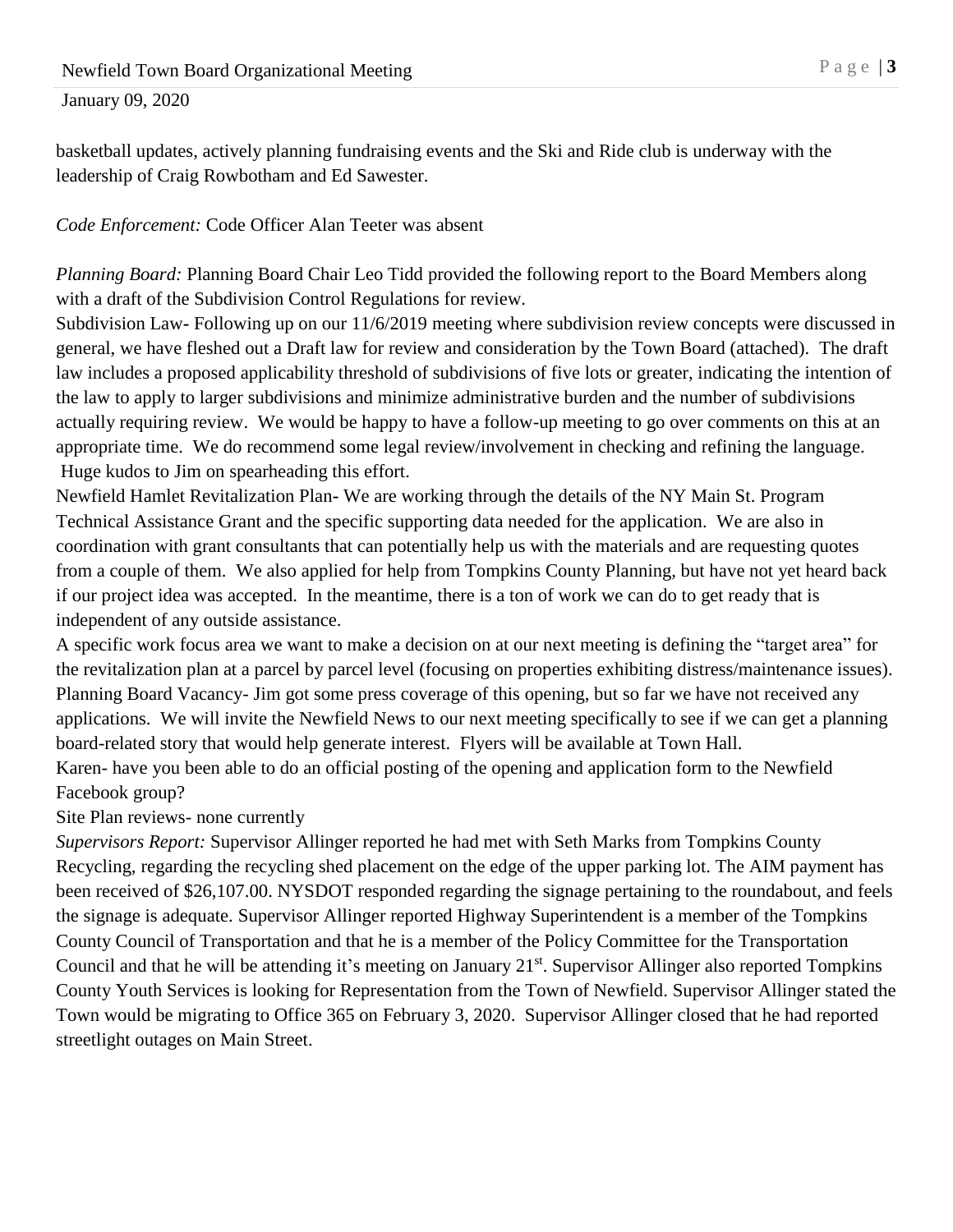# **ACTION ITEMS**

### Annual Authorizations

# \*Resolution 2020-\_01\_: Dates of Meetings

BE IT RESOLVED, the Regular Monthly Board meetings of the Newfield Town Board will be held on the second Thursday of each month at 7 p.m. at the Newfield Town Hall at 66 Main Street, Newfield, NY. A second monthly meeting will be held on the 4th Thursday of each month at 7 p.m.

# \*Resolution 2020-02\_\_: Media

BE IT RESOLVED the designated news media is advised of the foregoing schedule and meeting notices will be posted, in accordance with the Open Meetings Law, on the Town Clerk's bulletin board and the Town website. FURTHER RESOLVED the Ithaca Journal, a newspaper regularly published and having general circulation in the Town, is hereby designated as the official newspaper of Town of Newfield and;

RESOLVED the Town will post all public notices on the town web site at [www.newfieldny.org](http://www.newfieldny.org/)

# \*Resolution 2020-03\_: Minutes

BE IT RESOLVED, draft minutes of the Town Board meetings will be produced by the Town Clerk within 14 days of the date of the meeting and sent to Town Board members for approval. FURTHER RESOLVED in accordance with the Open Meetings Law, draft meeting minutes, clearly labeled with the date and "DRAFT, not yet approved" will be available to the public through the Town Clerk's Office, but not posted on the web site until approved by the Town Board.

# \*Resolution 2020-04\_: Mileage Reimbursement

BE IT RESOLVED mileage at a rate of \$0.575 cents per mile, based on the 2020 IRS standard mileage rate, shall be paid to Town Officials and employees for use of their personal vehicles for Town Business and that such mileage shall be reported on the official town form (available from the Town Clerk).

# \*Resolution 2020-05\_\_: Financial Report

BE IT RESOLVED that an annual financial report be presented to the Town Clerk within 30 days of the end of the fiscal year as required by Town Law Section 29(10). In lieu of the financial report, the Supervisor is hereby authorized to submit to the Town Clerk, within 60 days after the close of the fiscal year, a copy of the annual update document (AUD) to the State Comptroller, and that the Town Clerk shall cause a summary thereof to be published in accordance with the law (Town Law Section 29(10-a)). If the state comptroller approves a 60 day extension of the AUD, the Supervisor's time for filing a copy of the AUD with the Town Clerk is also extended.

# \*Resolution 2020-06\_\_: Financial Institutions

BE IT RESOLVED the Tioga Savings Bank is designated as depository, in which the Supervisor, Town Clerk, Justices, and other employees by virtue of their offices, shall deposit all monies coming into their hands and, FURTHER RESOLVED the Town investments can be made at other banks and institutions as outlined in the Towns investment policy. The Town investment policy shall be reviewed and approved by the Town Board periodically and revised as necessary.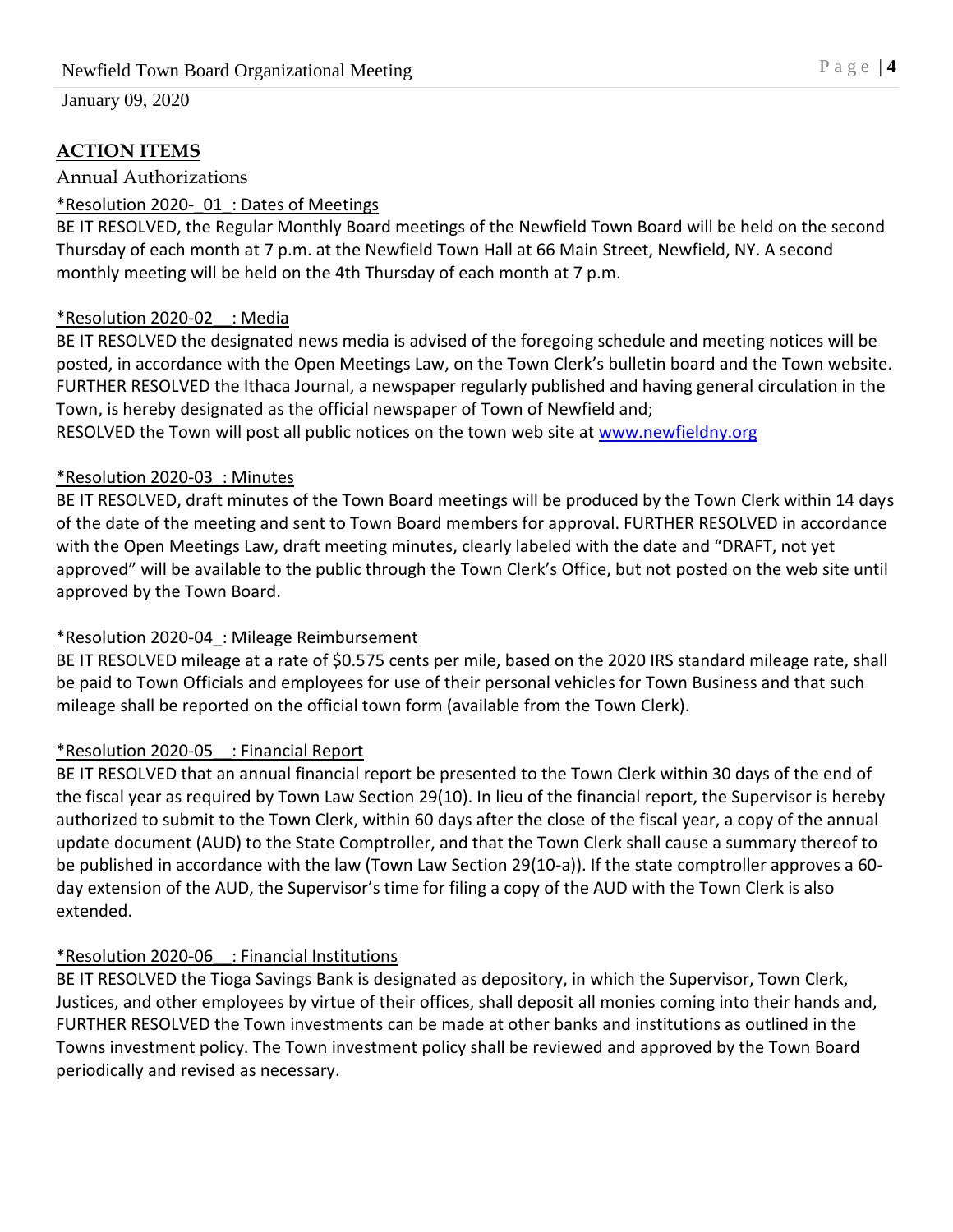#### \*Resolution 2020-07\_\_: Signature Authority

BE IT RESOLVED that Town Supervisor Michael Allinger shall continue to have check signing privileges for all accounts and Deputy Supervisor Christine Laughlin shall remain as a check signer for all accounts in the absence of the Town Supervisor.

#### \*Resolution 2020-08\_\_: Payroll Administration

BE IT RESOLVED that salaried employees shall be paid on a bi-weekly basis and hourly employees will be paid on a weekly basis.

### \*Resolution 2020-09\_\_: Payroll Certification

BE IT RESOLVED that the following employees are hereby appointed or employed in the titles and at the rates of pay as presented in the chart below:

|    | Hourly or            |                        |                                      |           |
|----|----------------------|------------------------|--------------------------------------|-----------|
|    | <b>Annual Salary</b> | <b>Employee Name</b>   | <b>Title of Position Held</b>        | FT/PT     |
| 1  | \$<br>14,900.00      | Allinger, Michael      | <b>Town Supervisor</b>               | PT        |
| 2  | \$<br>3,246.00       | Berggren, Brandee      | Cleaner                              | PT        |
| 3  | \$<br>92,435.00      | Berggren, Kevin        | Highway Superintendent/Water/Sewer   | <b>FT</b> |
| 4  | \$25.52/hour         | Brazo, Chad            | Motor Equipment Operator             | FT.       |
| 5  | \$15.76/hour         | Bushey, Lana           | Deputy Town Clerk                    | PT        |
| 6  | \$14.61/hour         | Duncan, Paul           | Court Clerk                          | PT        |
| 7  | \$25.52/hour         | Gatch, Paul            | Motor Equipment Operator             | <b>FT</b> |
| 8  | \$<br>10,763.00      | Greener, William       | <b>Town Justice</b>                  | PT        |
| 9  | \$<br>2,500.00       | Haustein, James        | Typist                               | PT        |
| 10 | \$<br>3,000.00       | James, Joanne          | <b>Town Council</b>                  | PT        |
| 11 | \$18/hour            | Kuczek, Austin         | <b>Recreation Assistant</b>          | PT        |
| 12 | \$<br>3,500.00       | Laughlin, Christine    | Town Council and Deputy Supervisor   | PT        |
| 13 | \$<br>3,000.00       | McCarty, Heather       | <b>Town Council</b>                  | PT        |
| 14 | \$<br>41,075.00      | Miller-Kenerson, Karen | Town Clerk/Water and Sewer Billing   | FT        |
| 15 | \$15.5/hour          | Petito, John           | Court Clerk                          | PT        |
| 16 | \$<br>3,000.00       | Powers, Kathleen       | <b>Town Council</b>                  | PT        |
| 17 | \$26.1/hour          | Redman, Sean           | Motor Equipment Operator/Water/Sewer | <b>FT</b> |
| 18 | \$25.52/hour         | Reed, Charles          | Motor Equipment Operator             | FT.       |
| 19 | \$11.80/hour         | Rumsey, Jennifer       | <b>School Crossing Guard</b>         | PT        |
| 20 | \$25.52/hour         | Seamon, Kenneth        | Motor Equipment Operator             | <b>FT</b> |
| 21 | \$25.52/hour         | Sidle, Mark            | Motor Equipment Operator             | FT.       |
| 22 | \$15.23/hour         | Smith, Linda           | <b>Highway Clerk</b>                 | PT        |
| 23 | \$<br>30,000.00      | Taetzsch, Blixy        | Bookkeeper to the Supervisor         | PT        |
| 24 | \$19.81/hour         | Teeter, Alan           | Code Enforcement Officer             | PT        |
| 25 | \$14.6/hour          | Torbitt, Lisa          | Court Clerk                          | PT        |
| 26 | \$26.8/hour          | Watros, Matthew        | Deputy Highway Superintendent        | <b>FT</b> |
| 27 | \$25.52/hour         | Williams, Rodney       | Motor Equipment Operator             | <b>FT</b> |

#### \*Resolution 2020-10\_\_: Payment of Expenses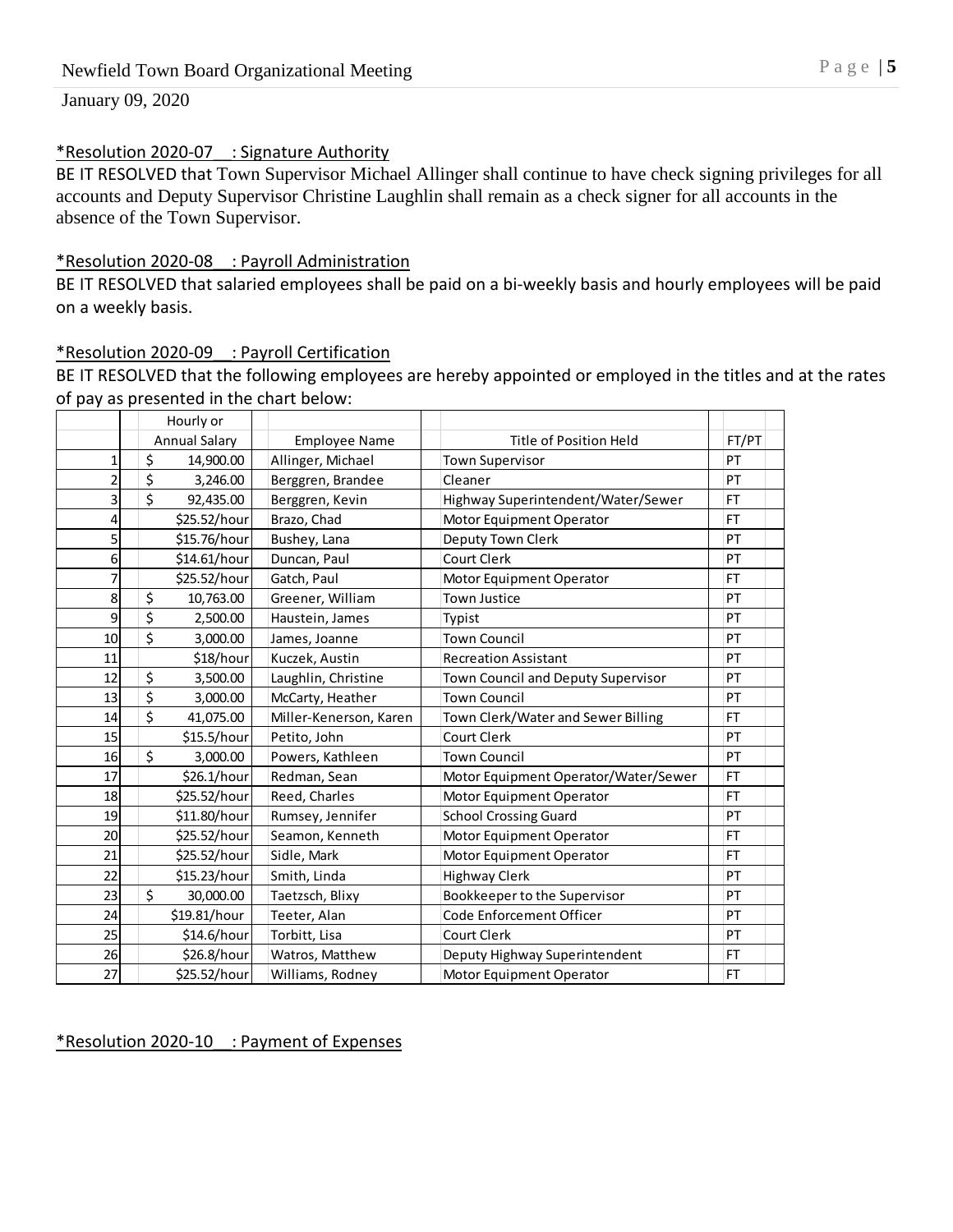BE IT RESOLVED that the Town Clerk will prepare and submit for review and approval a monthly abstract of payments to the Town Board. All time sensitive recurring expenses, such as utility bills, if payable due date is prior to the regular monthly Board Meeting, will be paid by the due date and included in the monthly abstract.

# \*Resolution 2020-11\_\_: Financial Audit

BE IT RESOLVED that the Town Board will engage an independent auditor to perform an audit of the 2019 financials of the Town, and be it FURTHER RESOLVED that the Bookkeeper to the Supervisor will perform an audit of the 2019 financials for the Town Court.

# \*Resolution 2020-12\_: Appointments

BE IT RESOLVED that the Town Board makes the following appointments for 2020:

- Town Historian Alan Chaffee
- Town Planning Board Leo Tidd, Randy Brown, James Haustein, Jacob Marnell and one vacancy
- Town Representative to the Greater County Municipal Health Insurance Consortium Christine Laughlin.
- Town Representative to the Tompkins County Council of Governments Board Joanne James
- Water and Sewer Operation and Maintenance Supervisor Kevin Berggren
- Water and Sewer Billing Karen Miller-Kenerson
- Tax Collector- Karen Miller-Kenerson
- Town of Newfield Representative to Tompkins County Youth Partnership- Austin Kuczek
- Voting Delegate to the Association of Town- G. Michael Allinger

# \*Resolution # 2020-13\_\_: General Rules for Procedure and Guidelines for Public Comment

RESOLVED, in an effort to foster an orderly meeting process, the following rules and guidelines will be used and enforced at all Town Board meetings:

# **GENERAL GUIDE FOR PROCEDURE**

- The Supervisor shall preside at meetings. In the Supervisor's absence the Deputy Supervisor shall preside.
- The presiding officer may debate, move and take other action that may be taken by other members of the Board.
- Board members are not required to rise but must be recognized by the presiding officer before making motions.
- A member, once recognized, shall not be interrupted when speaking unless it is to call him/her to order. If a member, while speaking, be called to order, according to the agreed upon purposes set forth in this resolution, they shall cease speaking until the question of order is determined by vote of the entire board. If determined to be in order, they shall be permitted to proceed.
- The board commits to adhere to Resolution #2017-50, Town of Newfield Chooses Civility Resolution, in all discussions to achieve the purpose of fairness and reasonable discourse.
- For purposes of process, organization, and legal requirements, parliamentary procedure will guide the Town Board in its work.
- There is no limit to the number of times a member may speak on a question.
- Motions to close or limit debate may be entertained but shall require a two-thirds vote.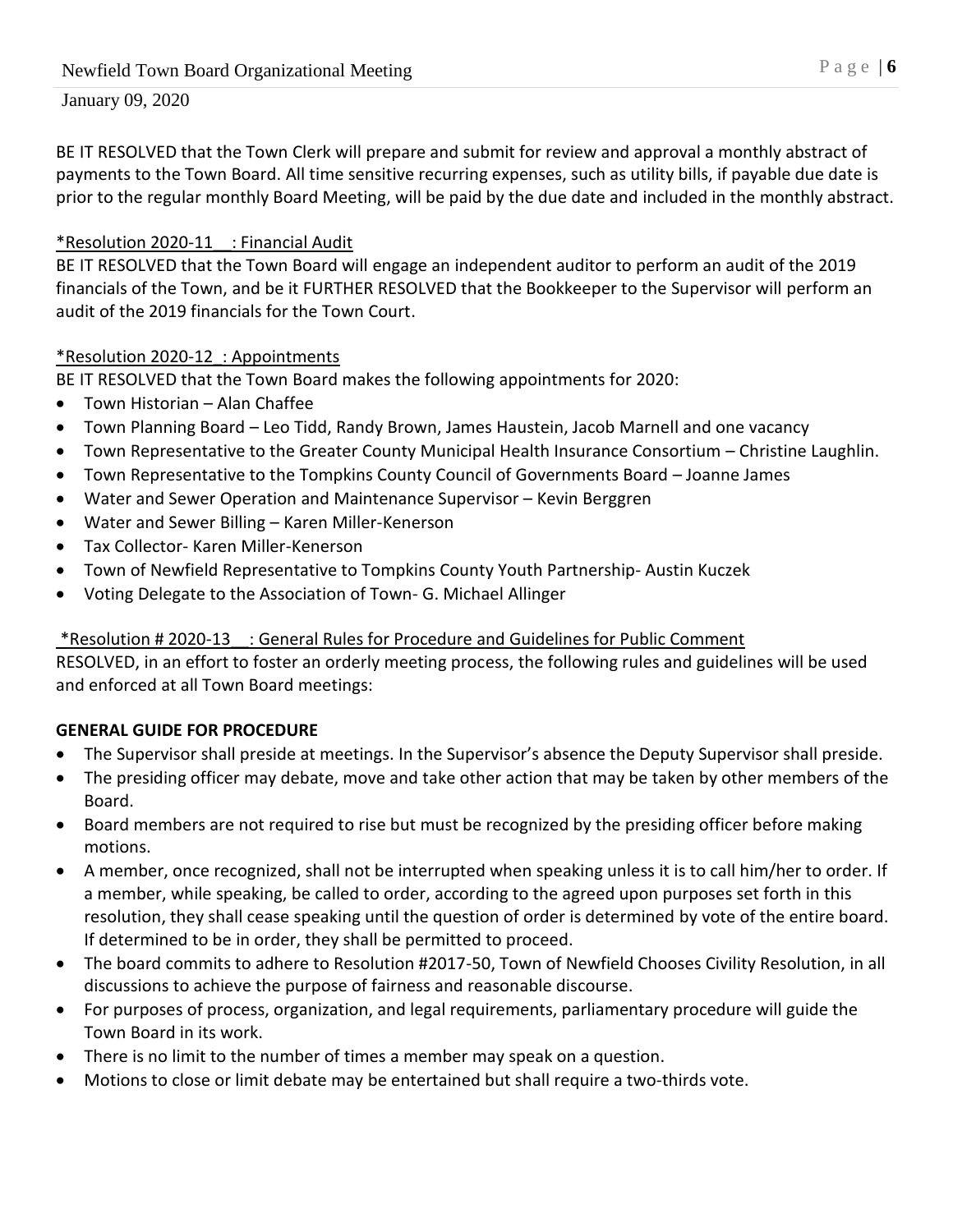# **GUIDELINES FOR PUBLIC COMMENT**

The public shall be allowed to speak only during the Public Comment / Privilege of the Floor period of the meeting or at such other time as a majority of the Board shall allow.

- $\triangleright$  Speakers may stand at their seats if they are able.
- $\triangleright$  Speakers must give their name, address and organization, if any.
- $\triangleright$  Speakers must be recognized by the presiding officer.
- $\triangleright$  Speakers must limit their remarks to 3 minutes on a given topic.
- $\triangleright$  Speakers may not yield any remaining time they may have to another speaker.
- $\triangleright$  Board members may, with the permission of the Supervisor, interrupt a speaker during their remarks, but only for the purpose of clarification or information.
- $\triangleright$  All remarks shall be addressed to the Board as a body and not to any member thereof.
- $\triangleright$  Speakers shall observe the commonly accepted rules of courtesy, decorum, dignity and good taste. Interested parties or their representatives may address the Board by written communication at any time.

# \*Resolution # 2020-14\_\_: Department Hours

RESOLVED, the Town Board hereby establishes the work hours of the:

- Highway Department Summer Hours to be from 6:00 AM to 4:40 PM, Monday through Thursday and October through Memorial Day- Monday through Friday 7:00 AM to 3:30 PM.
- Town Clerk to be- January 2020: Monday through Friday 8:00 a.m. to 4:00 p.m. and Saturday 9:00 a.m. to 12 noon. Remaining 2020 hours: Monday through Thursday: 8:00 AM to 4:00 PM. and Friday 8:00 AM to 1:00 PM.
- $\triangleright$  Code Enforcement Office to be from 2:00- 4:00 PM Monday and Wednesday, Friday 10:00 AM to 12:00 PM
- $\triangleright$  Town Court to commences Wednesdays at 5:30 PM- Pre-trials first and third Wednesday of every month at 5:30 PM, unless it is a holiday. Court Clerk Hours are Monday through Thursday: 10:00AM to 4:00 PM.

### \*Resolution #2020:15\_\_: Town E-Mail Accounts

RESOLVED, the Town Board has official e-mail accounts for all Town employees and elected officials for use in their official capacities. These e-mail accounts will be connected to our official website domain, newfieldny.org. Ownership of and access to these communications will be with the Town of Newfield. All employees and elected officials will set up accounts with Michael Allinger, Town Supervisor, and use their account for Town business after it is set up for as long as they work for or serve the Town of Newfield.

### \*Resolution #2020-16\_\_: Management of Town Website, Emails, and Hosting

WHEREAS the Town of Newfield utilizes the town website for most communications and information presentation to the public, and;

WHEREAS the Town of Newfield utilizes designated town email addresses for communication with the public and within the offices of the Town, and;

WHEREAS the Town of Newfield purchases and manages a hosting service for website and email management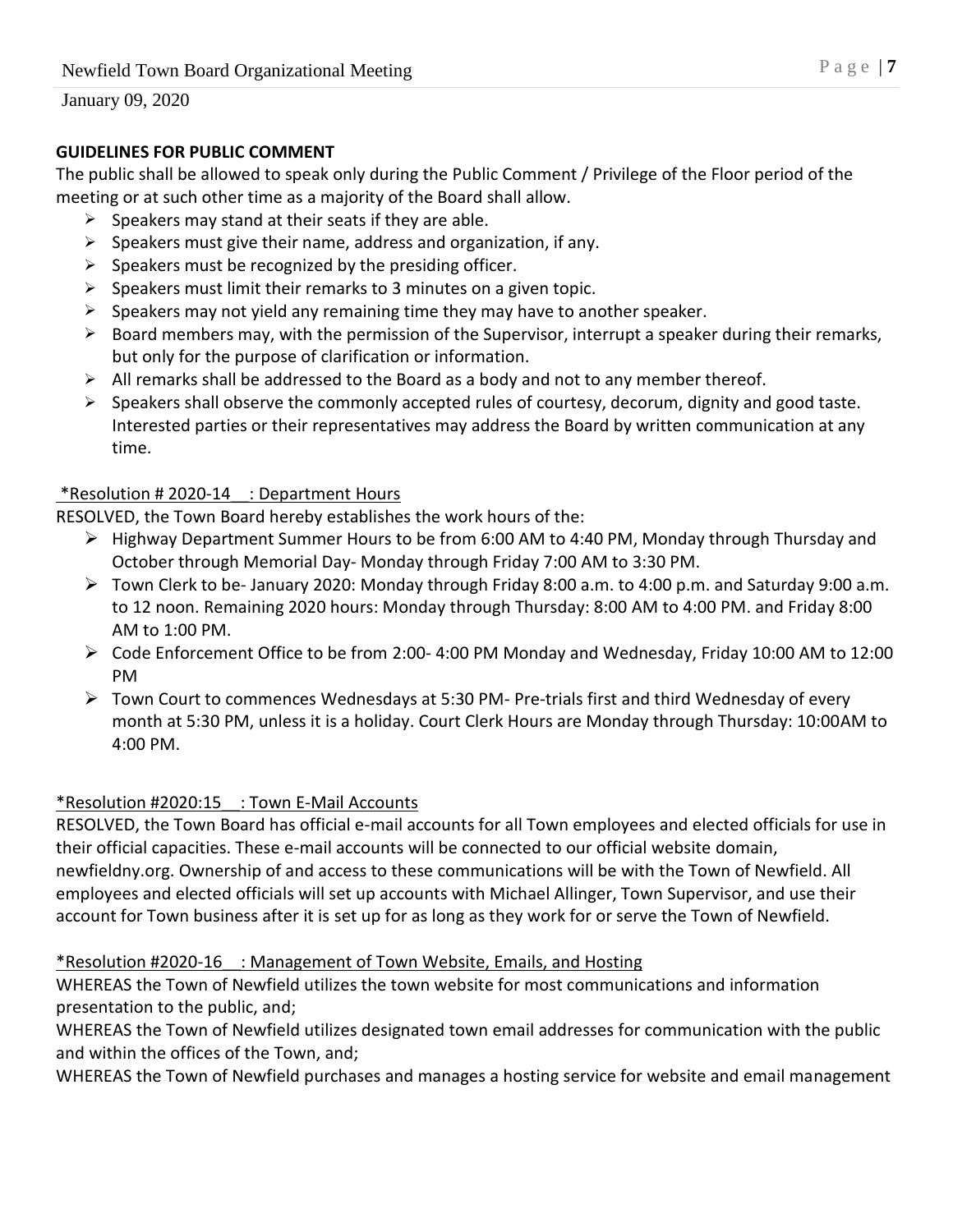### and hosting, and;

RESOLVED, these tasks will be managed and delegated under the office of Town Supervisor.

# \*Resolution 2020-17\_\_: Shared Services

BE IT RESOLVED that the Town Highway Department is authorized to perform in-kind services for the Newfield School District, fuel costs shall be reimbursed by the District to the Town.

# \*Resolution 2020-18\_\_: Procurement Policy

BE IT RESOLVED that the Town Procurement policy as adopted on [date it was adopted] is the ruling document for purchases. The Highway Superintendent shall purchase salt, gas, diesel fuel, and tires on State or County bid.

Motion was made by Councilperson Powers to approve Resolutions 1- 18, seconded by Councilperson James.

| Vote                 | <b>AYES</b> | 4 Allinger, James, Laughlin and Powers |
|----------------------|-------------|----------------------------------------|
|                      | NAY.        |                                        |
|                      | ABSENT      | 1 McCarty                              |
| $\sim$ $\sim$ $\sim$ |             |                                        |

Carried

# *Discussion and Action regarding RFP for Water Study*

Supervisor Allinger stated the Town has received two grants to cover the cost of a water study needed for the potential site for a new well. Supervisor Allinger read the submissions from 4 engineering firms. Councilperson Powers suggested Supervisor Allinger check references for Hunt Engineering.

Motion was made by Councilperson Laughlin authorizing Supervisor Allinger engage Hunt Engineering pending positive reference checks and conversations with principals- committing to the Town with the timeline listed in the proposal, seconded by Councilperson Powers.

| Vote                       | <b>AYES</b> | 4 Allinger, James, Laughlin and Powers |
|----------------------------|-------------|----------------------------------------|
|                            | NAY         |                                        |
|                            | ABSENT      | 1 McCarty                              |
| $C2$ and $\sim$ $\sqrt{2}$ |             |                                        |

Carried

# *Discussion and Action regarding Investment Policy*

Motion was made by Councilperson Laughlin to accept and adopt the recommended Investment Policy seconded by Councilperson James.

| Vote | <b>AYES</b> | 4 Allinger, James, Laughlin and Powers |
|------|-------------|----------------------------------------|
|      | <b>NAY</b>  |                                        |
|      | ABSENT      | 1 McCarty                              |

Carried